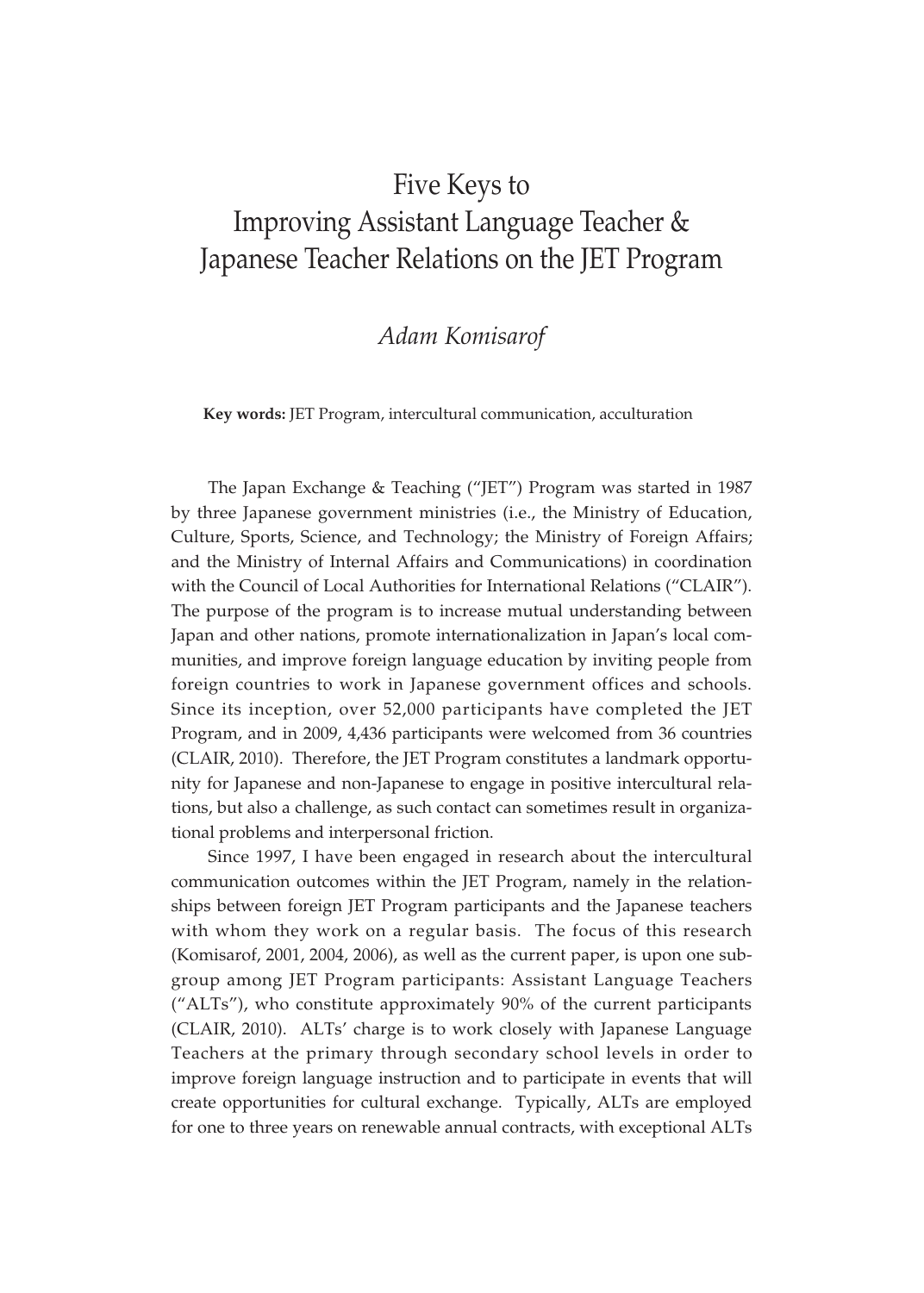being allowed to teach for up to five years.

First as an ALT on the JET Program (1990-1992) and later as a researcher, I have spoken to many ALTs about both their struggles and successes in Japan and often wondered, "Why do some people feel positively about their relations with their Japanese colleagues while others do not? Is there some aspect of Japanese culture which, if better understood by JET Program participants, would help them to improve these relationships?" I shall attempt a response to these questions in this paper. Namely, I will pinpoint five intercultural "hot spots," or unwritten rules for building relations among Japanese coworkers, that pose great challenges to ALTs. These hot spots challenge ALTs largely because the ways in which Japanese workers build positive collegial relations differ from those in their heritage cultures. However, if ALTs adapt well to these rules, positive relations with coworkers often result; furthermore, since ALTs spend many hours at work, their overall experiences in Japan tend to improve along with their collegial relations. This paper shall not only identify these intercultural hot spots, but also include a brief analysis of how ALTs tend to perceive and adapt to them based on interviews done in Komisarof (2001). Finally, recommendations will be proposed for ways in which ALTs can work to improve collegial relations.

#### *Hot Spot #1: Treatment as a Foreign Guest*

Many ALTs are granted extra status as foreign guests in Japan (Council of Local Authorities for International Relations, 1990; McConnell, 2000), which results in both positive and negative reactions among ALTs. During my research (Komisarof, 2001), all of the Caucasian ALTs whom I interviewed described receiving extra attention and status as foreign guests. ALTs of Asian heritage, such as Asian Americans, reported similar treatment, but they said that compared to their Caucasian ALT colleagues, they "blended in" more and received comparatively less special treatment. Unfortunately, in this particular study, I was unable to locate any ALTs of African heritage to be interviewed. In future research, I hope to compare their experiences to those of European and Asian heritages.

Such treatment as guests was viewed either positively or negatively by ALTs depending upon the context. In general, they felt closer to colleagues when they received benefits or help which fulfilled needs that they highly valued. For example, ALTs appreciated when their workloads were lightened by exemptions from meetings which they thought were superfluous. Furthermore, ALTs felt grateful if Japanese coworkers helped them when they were unable to accomplish tasks alone (e.g., teachers helping ALTs who couldn't speak Japanese to buy *shinkansen* tickets or translating docu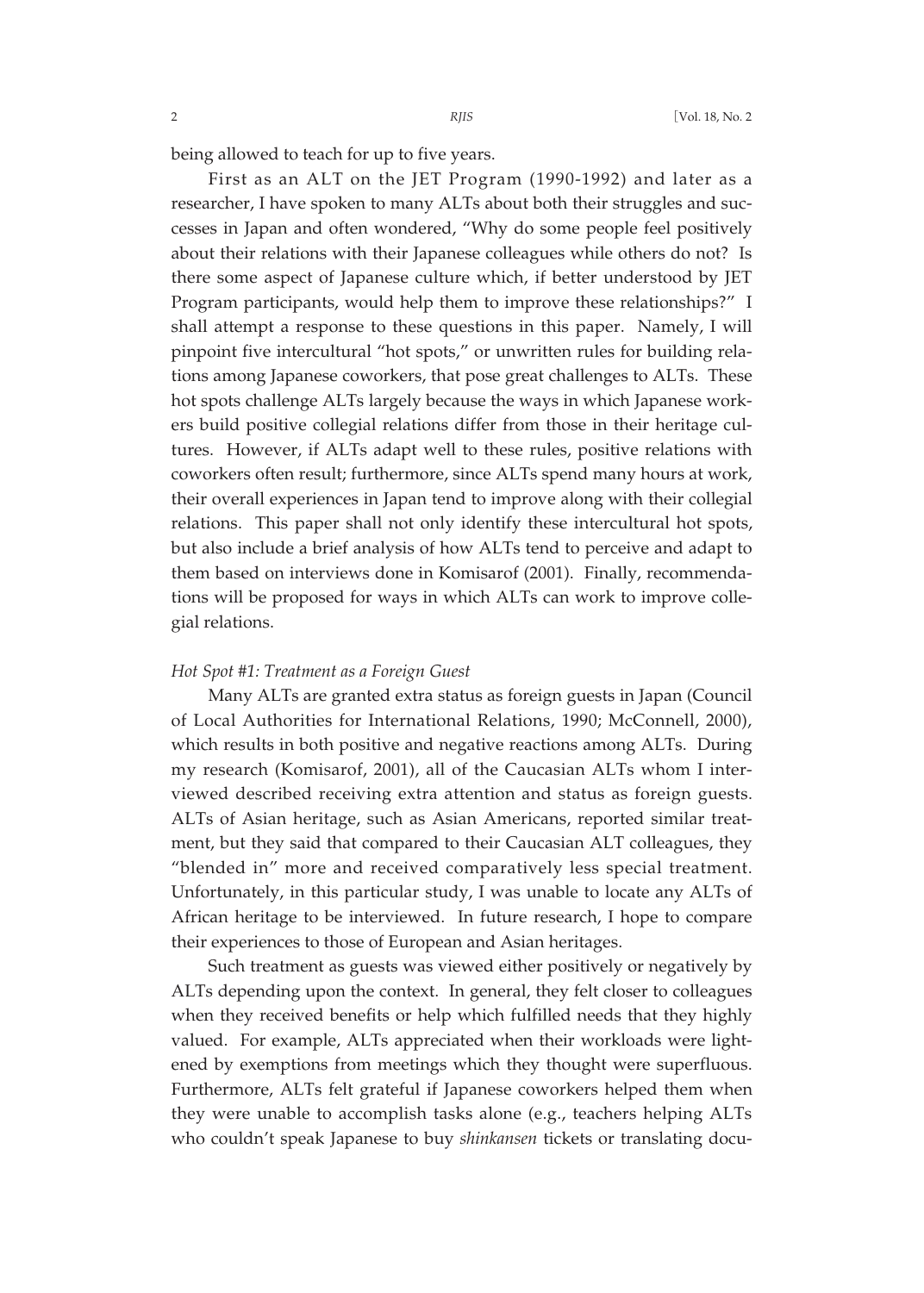ments so the ALT could read them).

2010]

If ALTs felt relatively self-sufficient and did not need such support, which typically occurred after their initial periods of adjustment to Japan, then they usually felt excluded by treatment that was either unusually positive or negative based solely upon their nationality. Instead, they wanted to be treated similarly to their Japanese coworkers. As one ALT explained:

Basically [my colleagues] treating me like anybody else makes me feel included―not really treating me special or treating me negatively. . . I think both kind of make you feel like an outsider. . . So the times that they just treat me as another teacher . . . are the best.

This culturally-ingrained preference among ALTs for uniform treatment stands in stark contrast to the meaning in Japan behind such behavior toward foreign guests, which is frequently extended to convey respect, care, and kindness. The contrast between Japanese peoples' and ALTs' interpretations of the same behavior is a striking example of intercultural *mis*communication.

Specifically, ALTs felt excluded in two types of situations: first, when they were helped by colleagues in matters in which they perceived themselves as self-sufficient. One common example occurred when Japanese teachers spoke English to ALTs who were at the time communicating competently in Japanese, as when this ALT was conversing with a group of coworkers and was suddenly joined by an English teacher:

Someone told me in Japanese, "It's still raining out." And the English teacher said in English, "It's still raining out." I think that's offensive because I was actively engaging with another Japanese teacher in Japanese, so I obviously understood, but she still made a point of translating.

Also, compliments by coworkers about ALTs' abilities to perform everyday functions in Japan, such as sitting in the traditional Japanese position of *seiza*, speaking Japanese, and using chopsticks often made ALTs feel like outsiders after they had acclimated to Japan (e.g., "Your *seiza*/Japanese language/chopsticks ability is very good."). As one ALT explained, "With these comments, even though they're small, they never let me forget that I'm a foreigner and that their expectations for me are different." In other words, since Japanese would not compliment each other on their ability to use chopsticks, sit *seiza*, or speak Japanese, many ALTs interpreted these comments negatively since they wanted to be treated similarly to the Japanese.

Recommendations for Improving Relations:

1. ALTs and Japanese would be wise to recognize the different mean-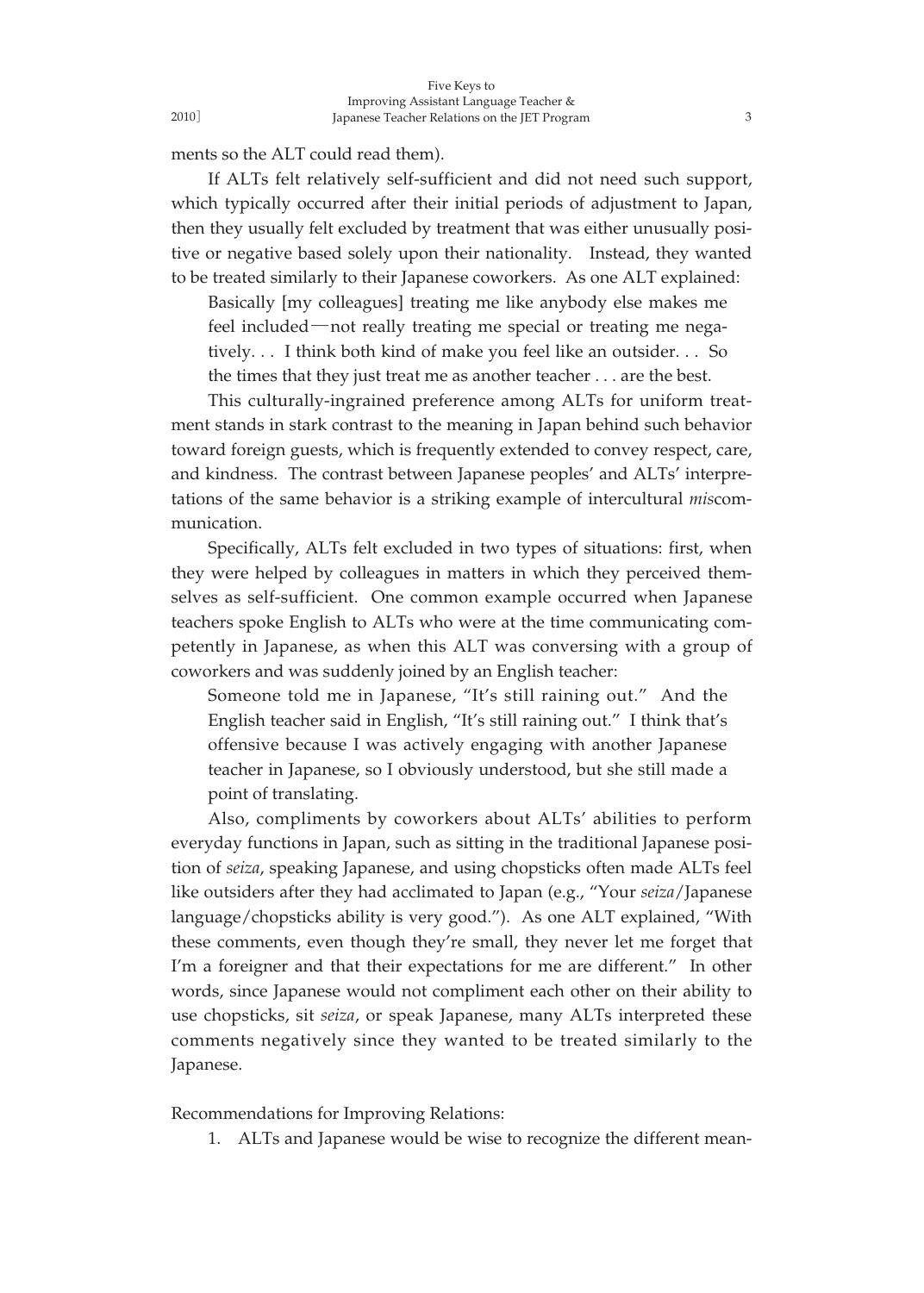ings of special treatment for guests in their cultures. As previously explained, such behavior often has a positive, respectful meaning in Japan. At the same time, in many of the countries represented on the JET Program, equal and similar treatment extended to all people is seen as a prerequisite to a truly multicultural, accepting society. Therefore, Japanese teachers and ALTs should attempt to accept such differences.

- 2. ALTs need to recognize the positive side of special treatment as guests, as they often depend upon such help to get important needs met.
- 3. Since the Japanese cannot always know when ALTs want to be treated as guests or the same as the Japanese, it is important that ALTs do not rush to judge Japanese colleagues negatively when their expectations are not fulfilled.
- 4. When favors or other acts of kindness are performed by Japanese teachers for ALTs (for example, giving gifts, making invitations to after school clubs, and translating documents into English), these are attempts to build positive relations. If ALTs reciprocate, they can build relationships through a common method in Japan: the cycle of giving and receiving kindness and favors *("on")*. ALTs whom I have interviewed, for example, practiced English conversation with colleagues, volunteered to assist coworkers to reduce their workloads, and bought souvenirs for coworkers (especially food) while traveling.

# *Hot Spot #2: Conflict Avoidance vs. Direct Expression of Feelings*

Japanese are usually expected at work to communicate in a style that is non-confrontational and conflict-avoiding (Barnlund, 1989; Hofstede, 1991; Tezuka, 1992; Gudykunst & Nishida, 1994; Morisaki & Gudykunst, 1994; Goldman, 1994; McConnell, 2000). This pattern conflicts with the communication styles of many ALTs, who tend to express more directly and openly their opinions and feelings. Most of the ALTs interviewed thought that daily communication was often ineffective and frustrating due to their colleagues' indirect, non-confrontational communication style. One ALT described:

I tell people, "If you don't like my idea, please tell me, it's really OK," but they won't tell me if they don't like it. I'm always second guessing what they're thinking. . . It's really tiring.

On the other hand, a small minority of the ALTs regularly employed a conflict-avoiding communication style with colleagues and thought this helped them gain trust among Japanese colleagues. As one ALT stated, "If I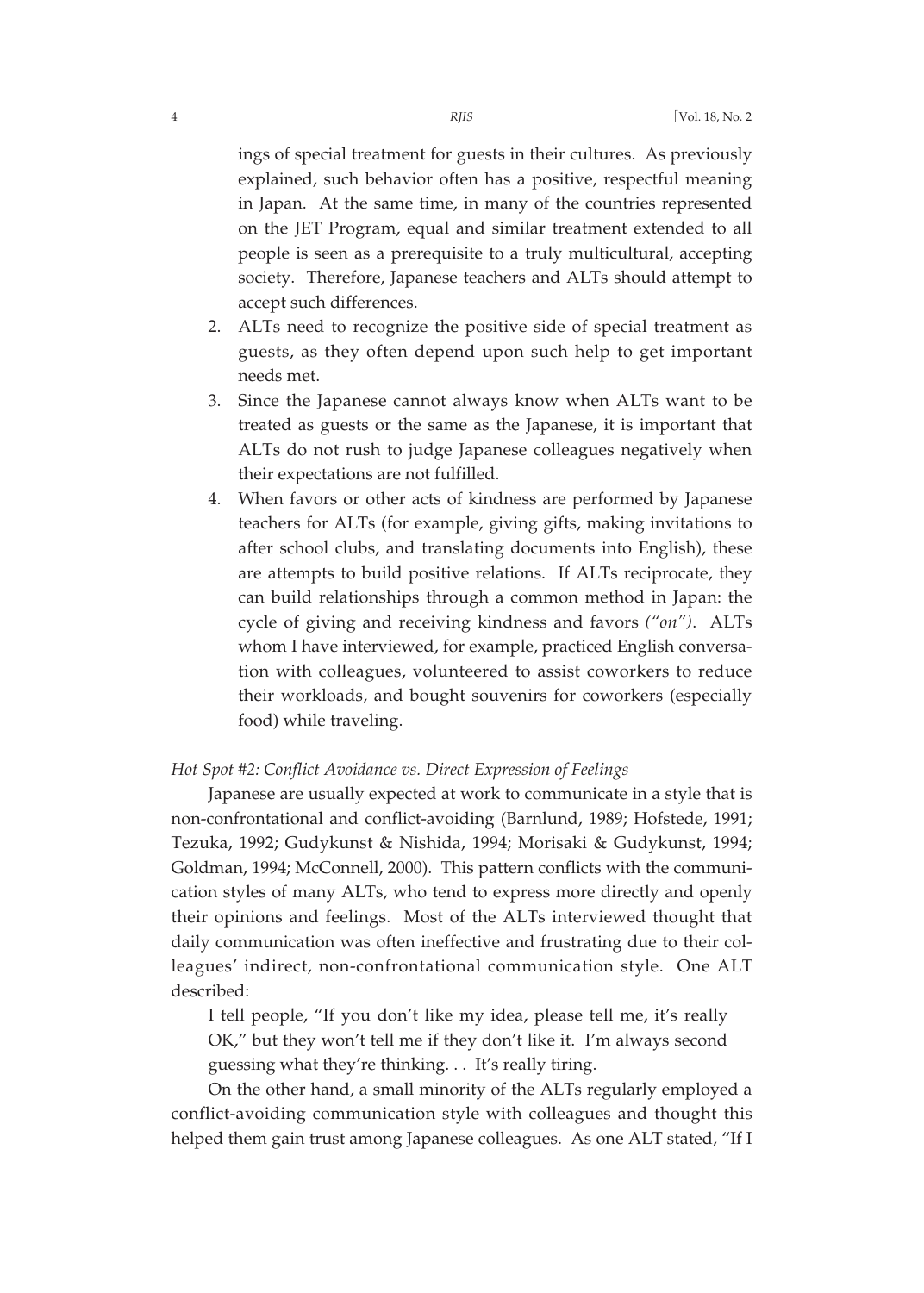tried to . . . act more easygoing, accepting, and go along with the flow, then I would be part of the group more often."

Recommendations for Improving Relations:

- 1. Misunderstandings often occur with ALTs when Japanese do not directly express their thoughts. However, Japanese have their own clearly defined ways of expressing disagreement; even if they do not disagree explicitly, they may use nonverbal signals to do so, such as hesitating when being asked if they agree, or showing a slightly uncomfortable facial expression. If ALTs watch for these signs, they will understand Japanese communication better.
- 2. If ALTs want to know a colleague's true opinion, then an effective strategy is to ask an open-ended question, for example, "What do you think of this topic?" This should be done *before* ALTs offer their own opinions; this will circumvent colleagues who typically adjust their ideas to match those of the ALT in order to maintain harmony.
- 3. ALTs can adopt a non-confrontational, easygoing communication style with coworkers, which may help Japanese teachers feel comfortable to express their opinions more openly.

# *Hot Spot #3: Culturally-Appropriate Levels of Self-Disclosure*

In the workplace, Japanese tend to speak in less depth about themselves and about fewer topics than many other Western peoples, such as Americans (Barnlund, 1989). Among Japanese teachers, it is also common to shift with the same person between a formal mode at school, in which little personal information is shared, and more intimate, relaxed conversations outside, for example at bars or restaurants (Lebra, 1976). These patterns prove confusing and even frustrating for many ALTs.

Most of the ALTs interviewed wanted to engage in self-disclosure with colleagues by discussing a broad range of topics, including hobbies, teaching philosophy, opinions about work-related issues, and family information. Generally, they felt accepted and included if they could do so regularly and excluded if they could not. One ALT, however, felt that receiving acts of kindness from colleagues was a satisfying substitute for self-disclosure:

[The Japanese] might be more willing to give you something or do something for you than Americans would. . . In the beginning, maybe the lack of open friendliness [among coworkers] made me feel excluded and felt cold. . . But at the same time, before I came they had donated so many things to me. They might not be very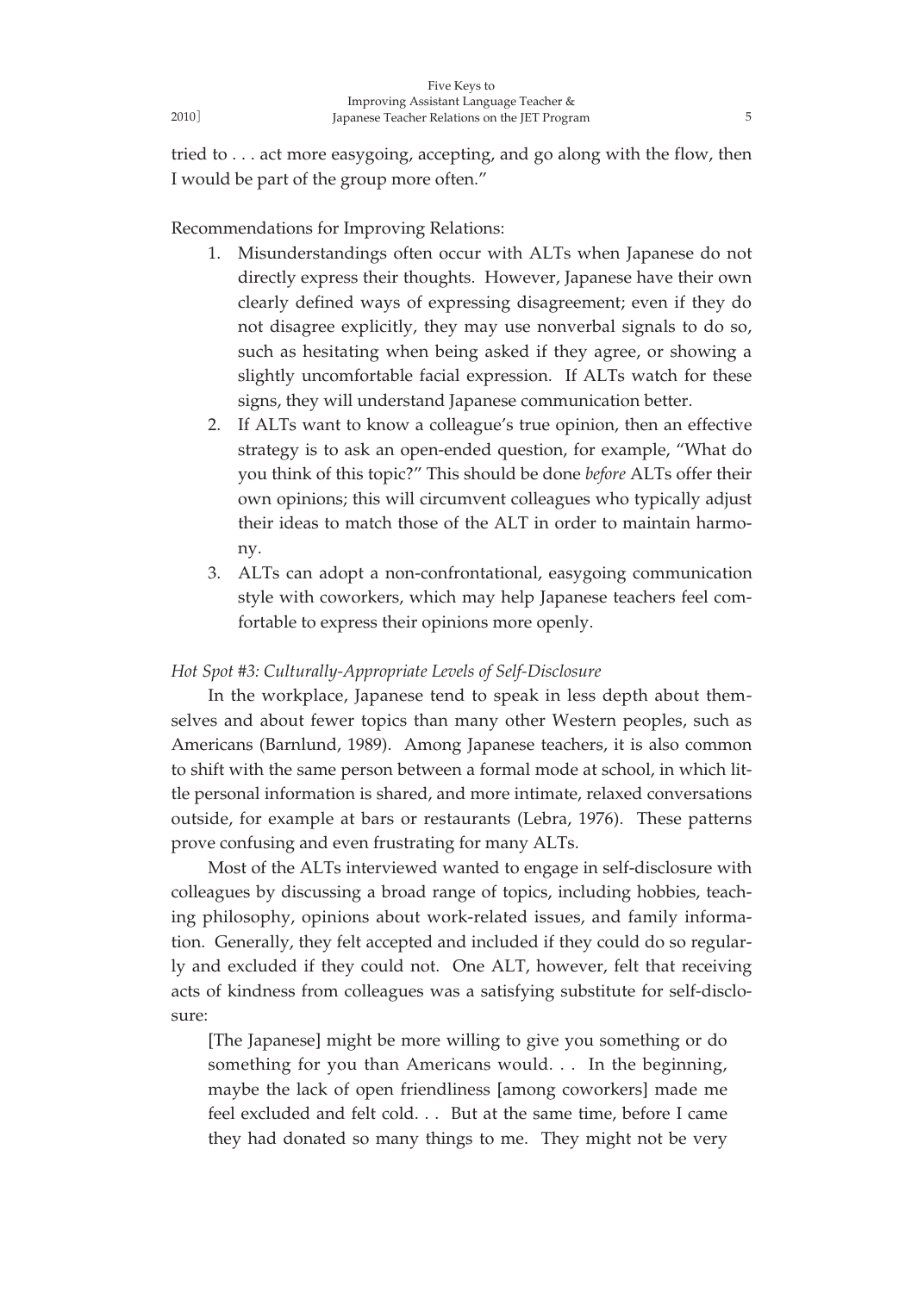friendly face to face, but then they did something like that. So I felt included because they've taken care of me.

Another interesting pattern was that ALTs who frequently interacted with coworkers outside of school (for example, at restaurants, teachers' homes, and faculty trips) tended to feel satisfied with the level of information shared with colleagues. Conversely, those who interacted with teachers almost exclusively at work reported that levels of self-disclosure were unsatisfying and caused them to feel distant. This is likely because Japanese tend not to engage in much self-disclosure at work―where personal matters are usually considered private and unrelated to the job at hand. Therefore, ALTs who went out with coworkers put themselves in situations where such sharing became more socially acceptable and likely to occur, while ALTs who encountered colleagues mostly at school found self-disclosure limited and experienced more difficulties developing satisfying human relations.

Recommendations for Improving ALT-Japanese Teacher Relations:

- 1. ALTs are advised not to take personally a perceived lack of selfdisclosure by colleagues, as Japanese tend to be reserved in the workplace about sharing personal information.
- 2. Rather than sharing personal information, Japanese may show affection through generosity and other kind, helpful acts. Therefore, it is important that ALTs recognize such substitute signals for caring.
- 3. If more personal conversations are desired, ALTs should meet colleagues outside of school. In such contexts, it is more likely that Japanese coworkers will feel comfortable engaging in this type of communication.

### *Hot Spot #4: Attendance and Social Dynamics at Social Events After Hours*

Japanese workers are generally expected to attend social events with colleagues after work hours and on weekends with greater frequency than in Western nations (Sato & McLaughlin, 1998; Stewart & Bennett, 1991). Invitations to these events generally made ALTs feel included among colleagues, while the perceived lack thereof made them feel excluded. ALTs described invitations to many types of social events, including faculty parties, trips with coworker friends, and meals at teachers' homes.

While invitations to social events were important in making ALTs feel included, they were only one of several important criteria. In order to feel comfortable, ALTs also indicated that relaxed, informal communication with colleagues was necessary. On the other hand, communication charac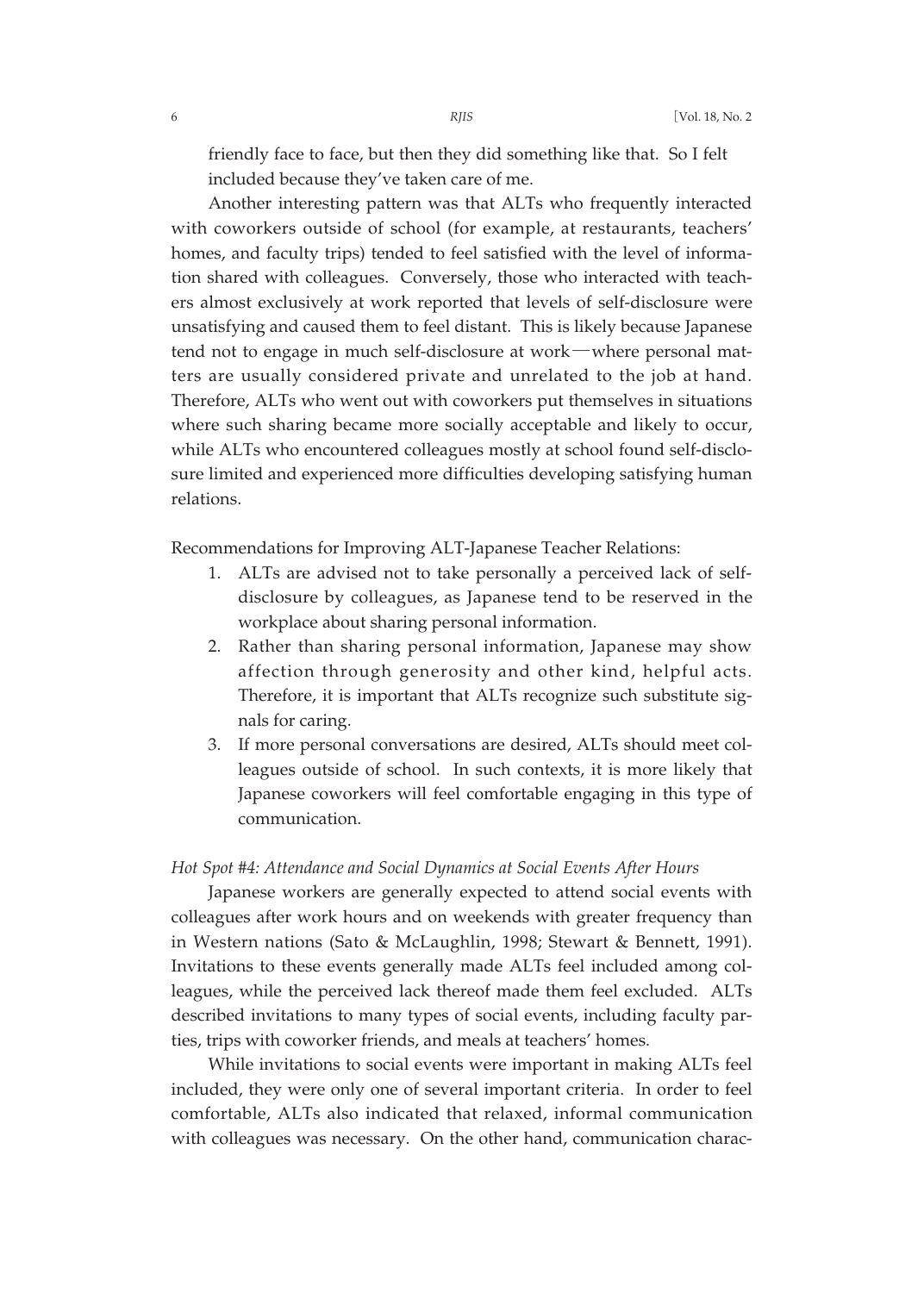terized by hesitation and social restraint made them feel excluded.

Recommendations for Improving Relations:

2010]

- 1. In order to demonstrate a commitment to building positive collegial relations, ALTs should attend social events whenever possible.
- 2. Among Japanese, hesitation *("enryo")* to express their needs or opinions often has a positive meaning of courtesy and respect (Gudykunst & Kim, 1992). Therefore, when ALTs see such selfrestraint among Japanese at social events (as opposed to informal, relaxed, and spontaneous interactions that make many ALTs more comfortable), they may be interpreting greater social distance than their Japanese colleagues and missing the intended polite meaning of such behavior. If ALTs recognize self-restraint's positive meaning, then they can avoid unnecessary misunderstandings.

### *Hot Spot #5: Collaborative Projects*

The organizational structure of Japanese schools is tremendously interdependent, with teachers working together on many projects to achieve group goals concerned with school administration and program planning (White, 1987; LeTendre, 1998; Sato & McLaughlin, 1998). All of the ALTs interviewed recognized the importance of working in collaborative teams in forming collegial relationships, for example, in planning team teaching lessons and participating in English department meetings.

According to their interviews, ALTs could be categorized into two groups. A small minority of ALTs wanted only minimal involvement in collaborative tasks with coworkers. However, all of the other ALTs wanted to engage in such work with colleagues, hoping to contribute to projects at the levels of planning, decision-making, and execution. For example, one ALT was invited to act as the assistant coach of a student sports team under the guidance of a Japanese teacher. Not only did he help the head coach at daily practices, but he was also given the responsibility to supervise the team when the head coach could not attend. In this manner, to the extent that their limited Japanese ability would permit, most of the ALTs interviewed wanted to enact similar roles as Japanese teachers.

Conversely, ALTs felt excluded when they lacked opportunities to participate in collaborative projects or were prevented from doing work for which they perceived themselves as qualified. As one ALT described when she and her colleagues were marking exams together:

I was only allowed to do one small pocket of work. After that, they were tallying the scores, and I said, "I can add this stack." And they were really adamant that I couldn't. . . Ultimately the responsibility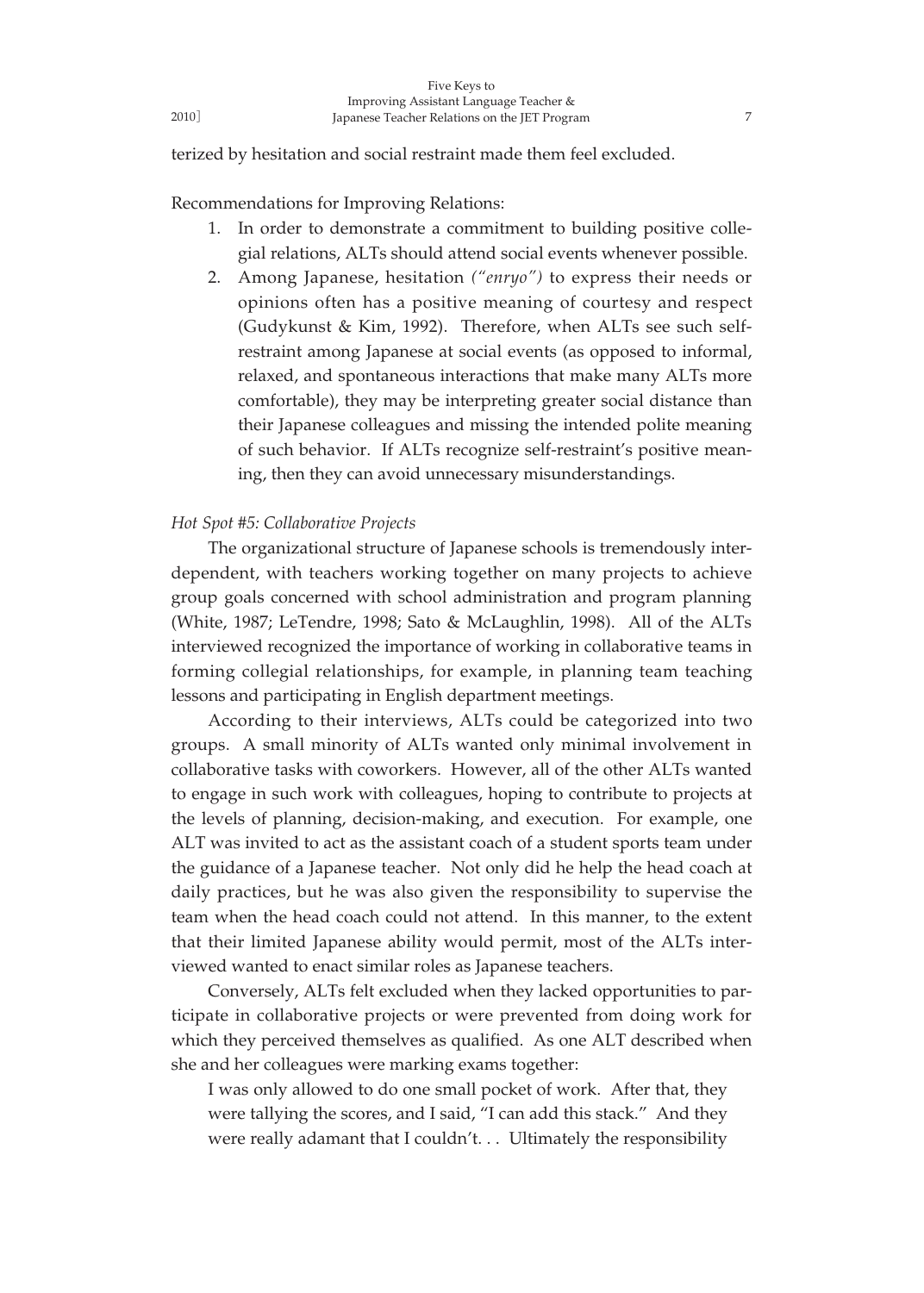rests on them if I make a mistake, but it's frustrating that I've got to sit at this table and just watch. . . All of the teachers at that table were doing it. . . So I'm always included, but not really.

Recommendations for Improving Relations:

1. Most ALTs are unable (in terms of Japanese linguistic ability and/or knowledge about the Japanese educational system) to perform all of the duties that are required of Japanese teachers. Therefore, it is not reasonable for ALTs to expect all of the same responsibilities as Japanese teachers. However, ALTs interested in more collaboration and responsibility can inform colleagues about the types of contributions that they would like to make and ask permission to become more involved. When making proposals, ALTs can "sell" valuable potential contributions that their status as native non-Japanese speakers *enhances* (rather than seeking roles that end up in extra work for their colleagues, which some Japanese teachers fear). For example, one ALT was instrumental in establishing a sister school program with his high school alma mater. Furthermore, desire to become involved can be communicated by showing "team spirit," e.g., spending more time at school, attending more meetings, and participating in communal rites such as school cleaning. If Japanese teachers observe ALTs engaging in such activities, they are more likely to accept the ALTs' proposals to become more involved in other school activities and programs.

#### *Conclusion*

In this paper, insight has been gained into how ALTs perceive Japanese social norms for building collegial relations, as well as how they can positively adapt to them. Presumably, the next step in improving intercultural relations is for both ALTs and their Japanese colleagues to identify which hot spots are affecting their interactions and make appropriate adjustments to their expectations and behaviors while engaging in intercultural communication. Ideally, the effort to improve relations and work better with each other should be mutual. With both sides attempting to understand each other, communication between ALTs and Japanese teachers should only become stronger and ALTs' tenures in Japan more successful.

#### **References**

- Barnlund, D. (1989). *Communicative styles of Japanese and Americans*. Belmont, CA: Wadsworth Publishing Company.
- Council of Local Authorities for International Relations (CLAIR). (1990). *General information handbook: The Japan exchange and teaching programme*. Tokyo.